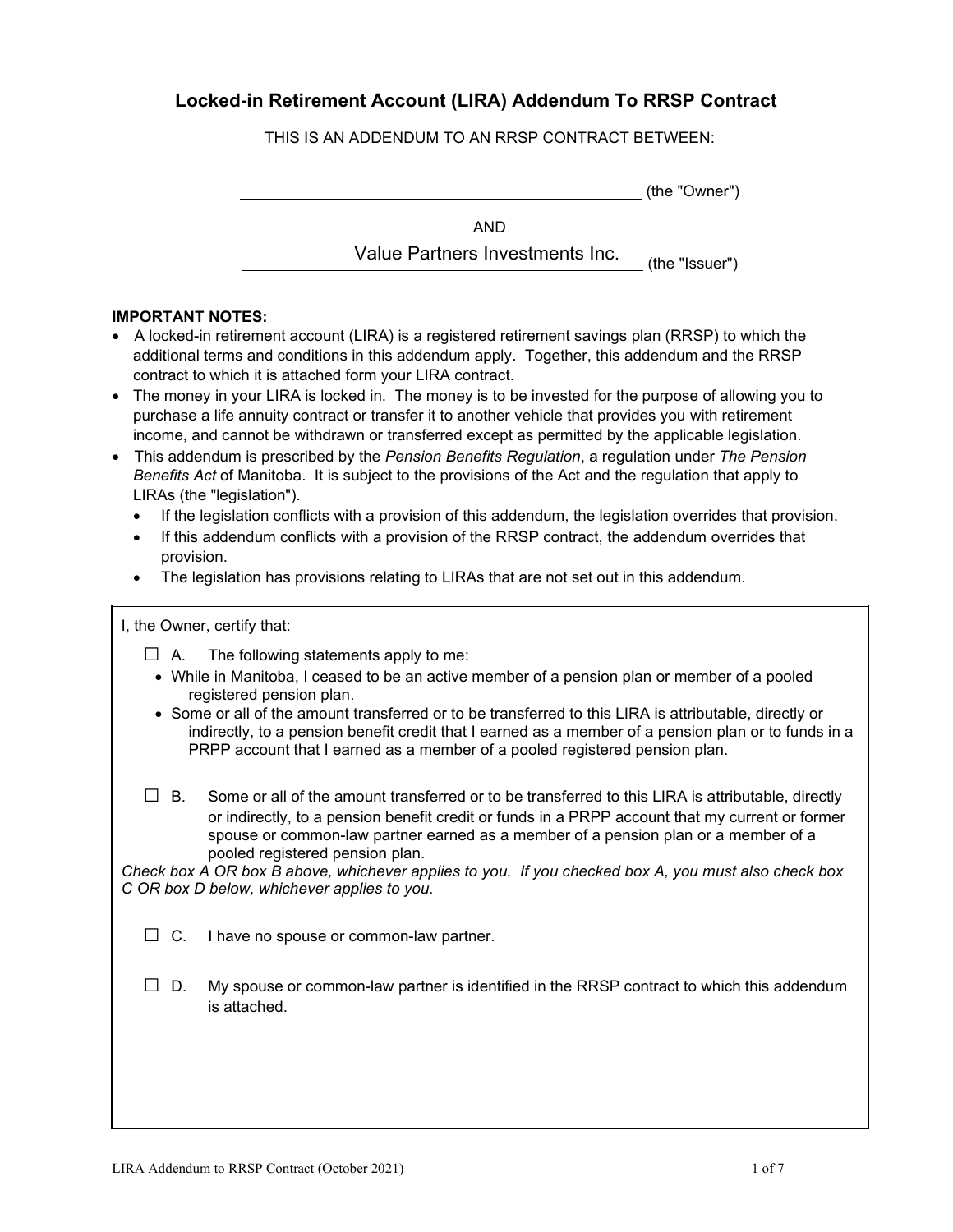We agree that the terms and conditions of this addendum, together with the terms and conditions of the RRSP contract to which this addendum is attached, form the LIRA contract between us.

 $U_{\text{A}}$   $U_{\text{A}}$ 

Authorized representative of the Issuer

**Owner** 

\_\_\_\_\_\_\_\_\_\_\_\_\_\_\_\_\_\_\_\_\_\_\_\_\_\_\_\_\_\_\_\_\_\_\_\_\_\_\_

## **GENERAL PROVISIONS**

## **Interpretation**

**1(1)** The following definitions apply in this addendum, except where the context otherwise requires.

**"Act"** means *The Pension Benefits Act* of Manitoba, as from time to time amended. (« *Loi* »)

**"Issuer"** means the financial institution named on the first page of this addendum as the Issuer. (« émetteur »)

**"legislation"** means the Act and the regulation. (« mesures législatives »)

**"LIRA"** means the locked-in retirement account established by the Issuer for your benefit under this contract. (« CRI »)

"**"pooled registered pension plan"** means a pooled registered pension plan as defined in *The Pooled Registered Pension Plans (Manitoba) Act*. (« régime de pension agréé collectif » ou « RPAC »)

**"PRPP account"** means a PRPP account as defined in *The Pooled Registered Pension Plans (Manitoba) Act*. (« compte d'un participant » ou « compte RPAC »)

**"regulation"** means the *Pension Benefits Regulation*, as from time to time amended. (« règlement »)

**"RRSP contract"** means the RRSP contract to which this addendum is attached. (« contrat de REER »)

**"you"** means the individual named on the first page of this addendum as the Owner. (« vous »)

**1(2)** This addendum uses other terms that are defined in the legislation. They have the same meaning here as in the legislation.

**1(3)** Unless the context otherwise requires, a reference in this addendum to a page or provision is a reference to that page or provision of this addendum.

- 1(4) You are
	- (a) a **"member-owner"**, if you checked Box A on page 1; or
	- (b) a **"non-member owner"**, if you checked Box B on page 1.

#### **When addendum takes effect**

**2(1)** Subject to subsection (2), this addendum takes effect

(a) when the RRSP contract is signed by you and the Issuer, if the addendum is completed and attached to the contract at the time of signing; or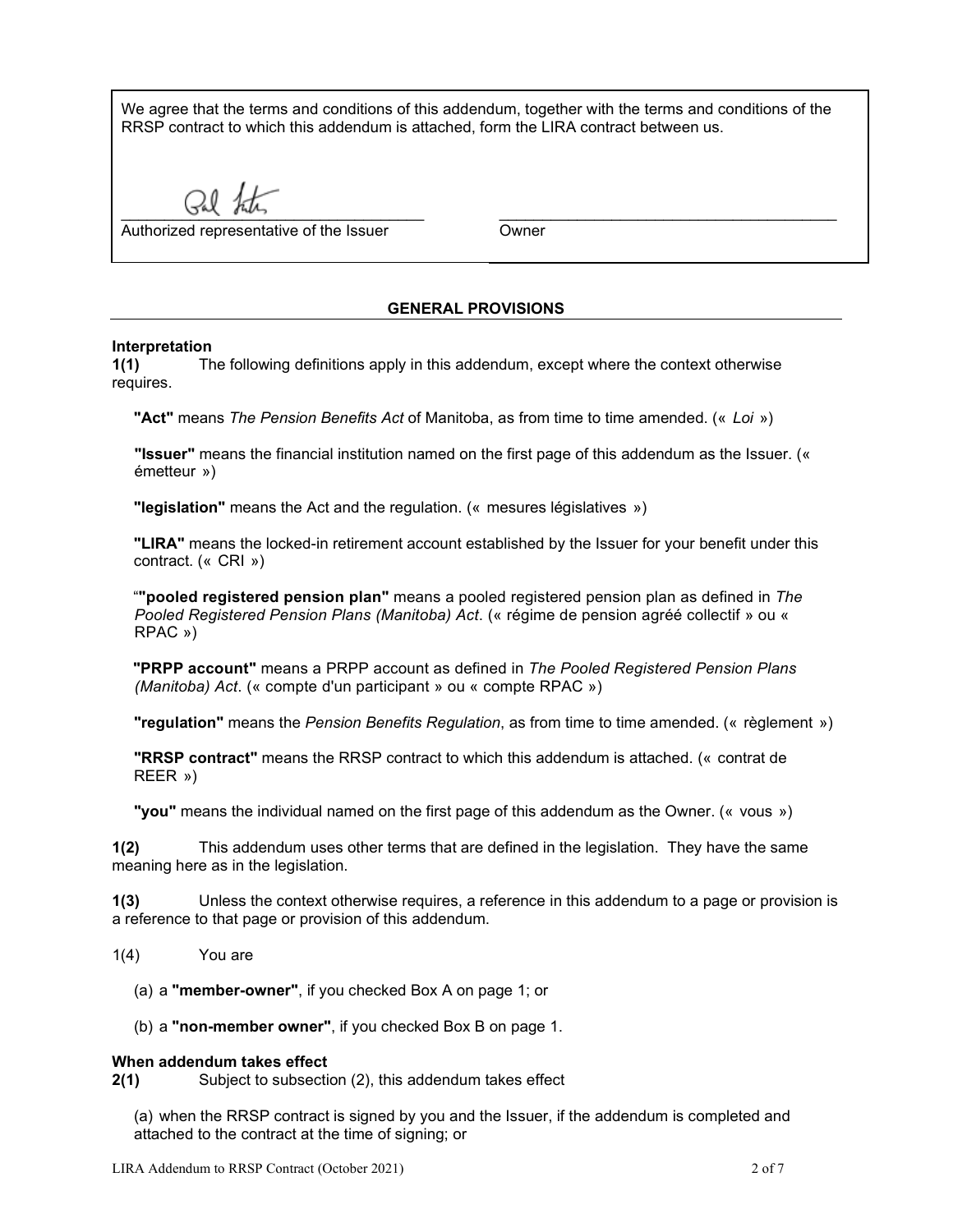(b) when the addendum is completed and attached to the contract with your written authorization, if it is attached to the contract after the contract is signed.

**2(2)** If you are a member-owner with a spouse or common-law partner, no money may be transferred from your LIRA to a LIF, life annuity contract, pension plan, pooled registered pension plan or a VB account until the Issuer receives a copy of a joint pension waiver signed by your spouse or common-law partner.

#### **Manitoba locked-in money**

**3(1)** Only Manitoba locked-in money may be transferred to or held in your LIRA. **3(2)** Money may be transferred or withdrawn from your LIRA only as required or permitted by this addendum or the legislation.

**3(3)** You may not assign this LIRA or any of your rights under this contract to any person, except as required or permitted by this addendum or the legislation.

### **Protection of retirement income**

**4** No money or investments in this LIRA can be seized, attached or otherwise taken by any creditor, except

(a) to enforce a maintenance order against you; or

(b) if you are a member-owner with a spouse or common-law partner, to enforce a division of your pension benefit credit on a breakdown of your relationship.

#### **LIRA to be registered and administered as an RRSP**

**5(1)** The Issuer must register this LIRA as an RRSP, and must ensure that it continues to qualify for registration as an RRSP.

**5(2)** Money in this LIRA is to be invested in accordance with the investment rules applicable to RRSPs and in accordance with the regulation.

#### **Issuer is and will remain registered**

**6** The Issuer

(a) warrants that it is registered, as required by the regulation, in relation to LIRA contracts; and

(b) agrees to take all reasonable steps to ensure that it will remain registered for the duration of this contract.

#### **Annual statement**

**7** Within 60 days after the beginning of each year, the Issuer must provide you with a statement that contains the following information:

- (a) the income and gains, net of losses, earned by the LIRA during the previous year;
- (b) the amount and nature of any fees charged to the LIRA during the previous year;
- (c) the LIRA balances at the beginning and at the end of the previous year.

# **Statement before and after transfer**<br>**8(1)** If an amount has been tra

**8(1)** If an amount has been transferred from the LIRA, or becomes transferable as of a specified date, the Issuer must prepare a statement showing the LIRA balance as of the date of the transfer or the specified date.

**8(2)** The Issuer must provide the statement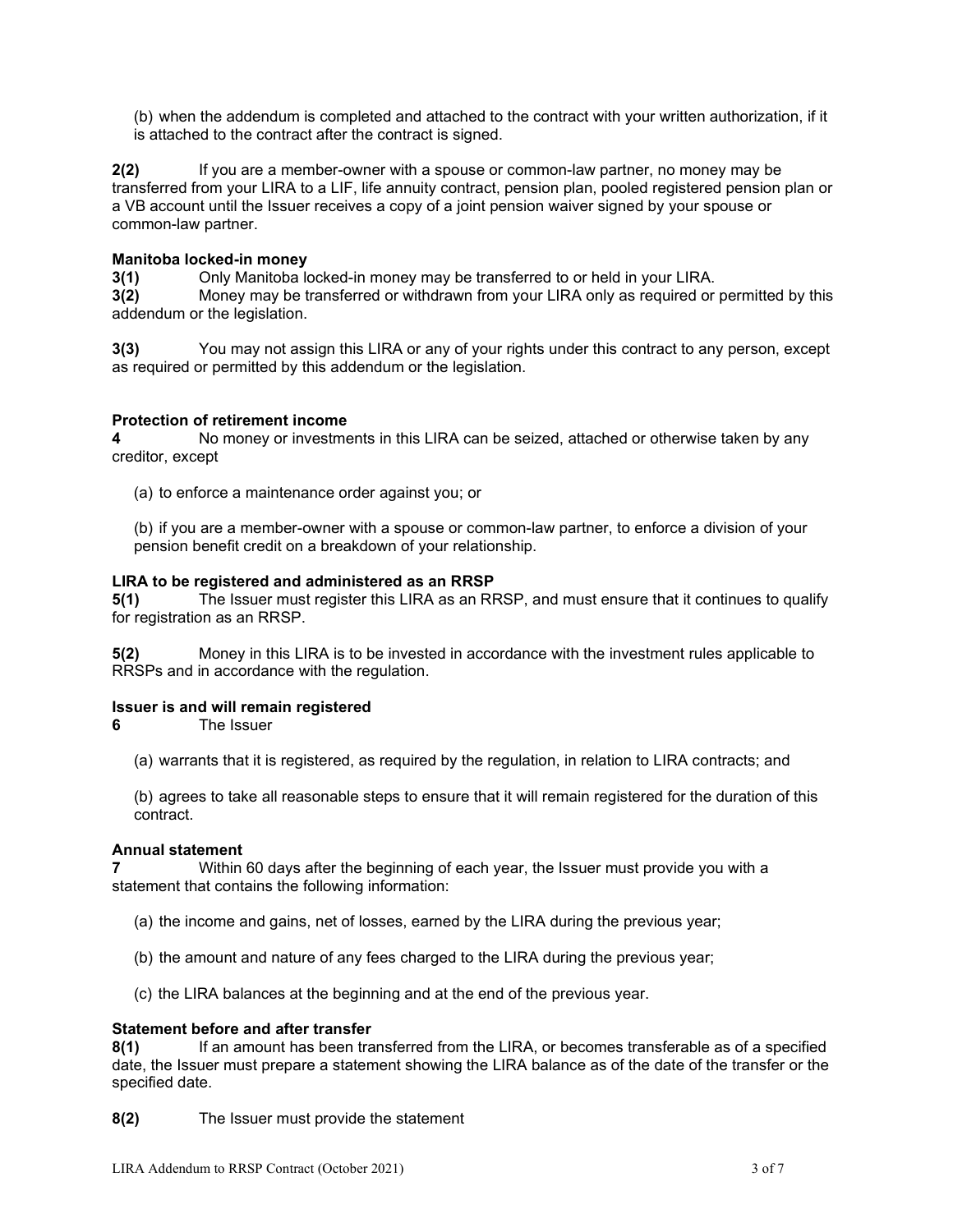(a) to you, if you are transferring the amount to another vehicle;

(b) to you and your spouse, or common-law partner (or former spouse or common-law partner), if the transfer is being made to effect a division of your pension benefit credit because of a breakdown in your relationship;

(c) to the person entitled to the death benefit under the LIRA (your surviving spouse or common-law partner, your designated beneficiary or your estate, as the case may be), if the transfer is made because of your death; or

(d) to your spouse or common-law partner, if the transfer is to a LIF, life annuity contract, pension plan, pooled registered pension plan or VB account.

## **LIRA TRANSFERS**

### **Permitted transfers to LIRA**

**9** An amount may be transferred to this LIRA only from

(a) a pension plan under one of the following provisions of the Act:

(i) if you are a member-owner, subsection 21(13) (transfer to LIRA after ceasing active membership), or

(ii) if you are a non-member-owner, subsection 21(26.2) (transfer by surviving spouse or commonlaw partner on pre-retirement death) or clause 31(4)(b) (transfer by person entitled to division of pension benefit credit);

(b) another LIRA or LIF to which no amount has been transferred or contributed other than Manitoba locked-in money;

(c) a VB account;

(d) an RRSP to which no amount has been transferred or contributed other than Manitoba locked-in money; or

(e) a pooled registered pension plan.

#### **Permitted transfers to other vehicle**

**10** An amount may be transferred from this LIRA only to

- (a) another LIRA;
- (b) a pension plan;
- (c) a VB account;
- (d) a LIF;
- (e) an insurer to purchase a life annuity contract; or
- (f) a pooled registered pension plan.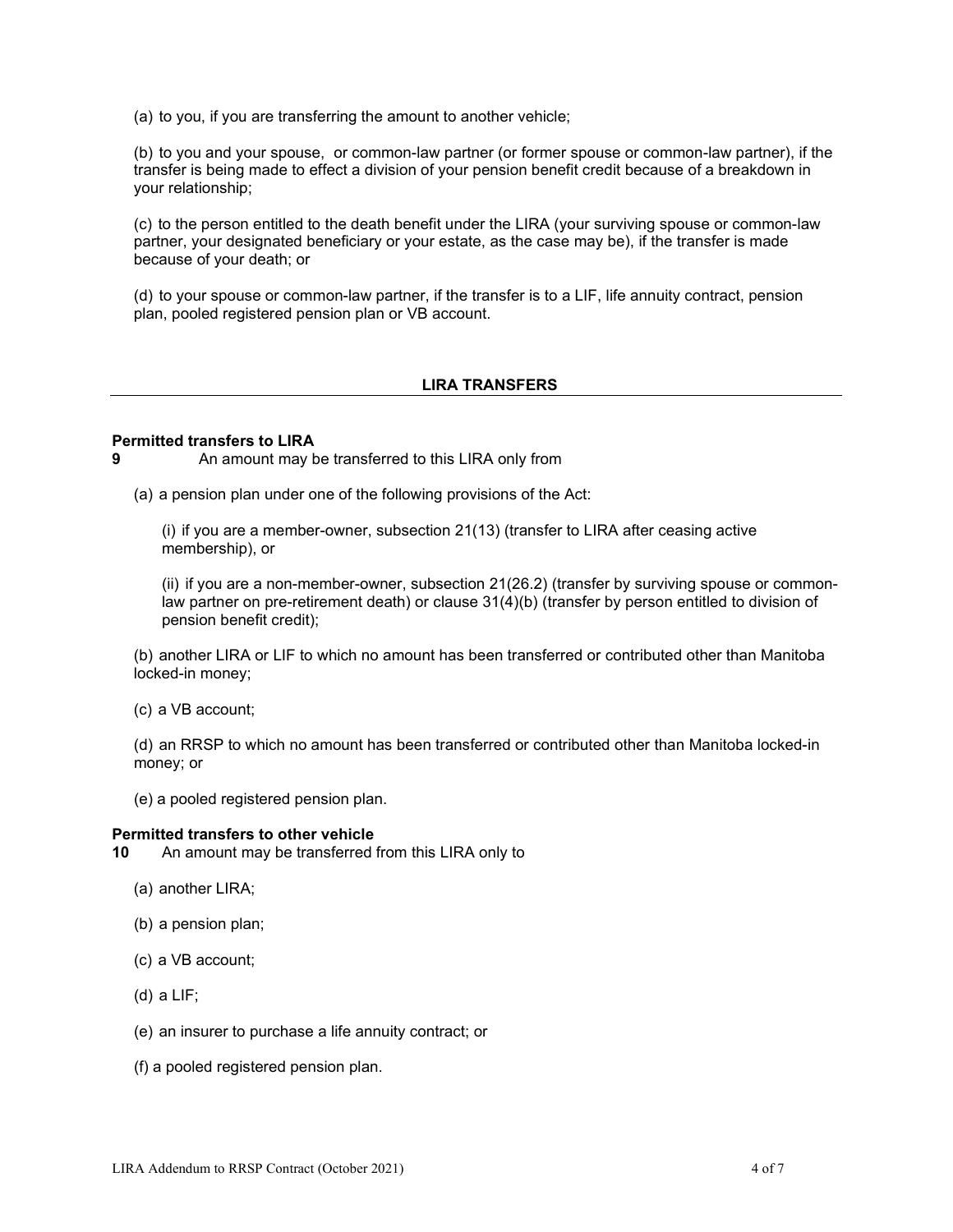### **Restriction against splitting LIRA**

**11** You may not transfer an amount from this LIRA if

(a) as a result of the transfer, the amount transferred or the amount remaining in this LIRA would be eligible for withdrawal under Division 6 of Part 10 (commutation of small pensions and withdrawals from small LIRAs and LIFs); or

(b) in the same calendar year, you have made one or more withdrawals from this LIRA under Division 12 of Part 10 (withdrawals from prescribed plan due to financial hardship).

#### **Issuer's duties when transferring to another vehicle**

**12(1)** Before transferring an amount from the LIRA to another vehicle, the Issuer must

(a) be satisfied that

(i) in the case of a transfer to a LIF or another LIRA, the issuer of the LIF or LIRA is registered with the Superintendent of Pensions as an issuer of that type of vehicle,

(ii) in the case of a transfer to a pension plan, or pooled registered pension plan the transfer is permitted by the terms of the plan, or

(iii) in the case of a transfer to an insurer, the transferred amount will be used only to purchase a life annuity contract;

(b) advise the issuer or administrator of the other vehicle that the amount being transferred is Manitoba locked-in money;

(c) be satisfied that the issuer has ascertained that the receiving financial institution, pension plan administrator or pooled registered pension plan administrator will treat the money as Manitoba lockedin money;

(d) if you are a member-owner with a spouse or common-law partner, provide to the issuer or administrator of the other vehicle a copy of any consent or waiver provided by your spouse or common-law partner in relation to the LIRA;

(e) if you have previously made a one-time transfer under section 21.4 of the Act or Division 3 of Part 10 of the regulation, provide to the issuer or administrator of the other vehicle a copy of any statement from the Superintendent of Pensions received by the Issuer in relation to that transfer;

(f) provide you with the statement required by section 8 (statement before and after transfer).

**12(2)** When transferring an amount from the LIRA to another vehicle as permitted by section 10, the Issuer must comply with the applicable provisions of the legislation and the *Income Tax Act* (Canada).

### **Liability for failure to comply**

**13** If the Issuer transfers an amount out of the LIRA in contravention of the legislation or this addendum, the Issuer may be required by the legislation to provide, or fund the provision of, benefits that could have been provided with the proceeds of the LIRA if the transfer had not occurred.

#### **Transfer of securities**

**14** When an amount is to be transferred from the LIRA to the issuer or administrator of another vehicle, the Issuer may, with your consent, effect the transfer by transferring transferable securities held by the LIRA.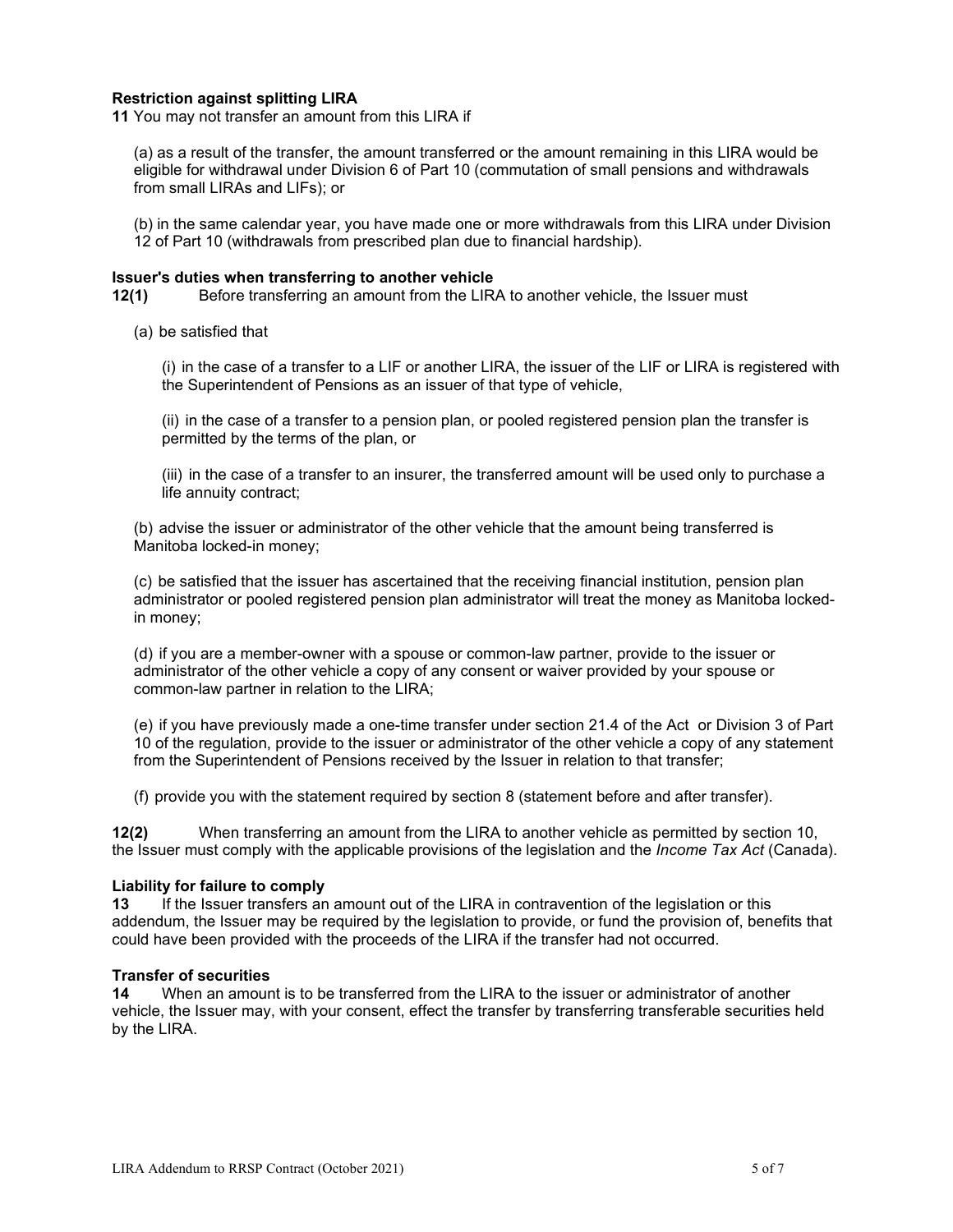# **Death benefit**<br>15(1) Up

**15(1)** Upon your death, the balance in the LIRA is payable as a death benefit to the person entitled to it under this section.

**15(2)** The death benefit is payable to your surviving spouse or common-law partner if

(a) you are a member-owner; and

(b) immediately before your death, you and your spouse or common-law partner were not living separate and apart from each other by reason of a breakdown in your relationship.

**15(3)** Subsection (2) does not apply if the Issuer has received a death benefit waiver signed by the spouse or common-law partner and the waiver has not been revoked.

**15(4)** For the purpose of subsection (3), **"death benefit waiver"** includes the following:

(a) a waiver under section 16;

(b) a waiver under subsection 21(26.3) of the Act in respect of a pension benefit credit to which the balance in this LIRA is directly or indirectly attributable; and

(c) a waiver under section 10.41 of Division 2 of Part 10 of the regulation in respect of a LIF to which the balance in this LIRA is directly or indirectly attributable.

**15(5)** If the death benefit is not payable to your surviving spouse or common-law partner, it is payable to your designated beneficiary or, if you have not designated a beneficiary, to your estate.

**15(6)** Within 90 days after receiving the necessary documentation, the Issuer must pay the death benefit as a lump sum to the person entitled to it. But, if that person is your spouse or common-law partner, he or she may, subject to the *Income Tax Act* (Canada), direct the Issuer to transfer it directly to a vehicle under section 10 (permitted transfers to other vehicles), and the Issuer must transfer it accordingly.

### **Death benefit waiver**

**16(1)** Your spouse or common-law partner may, before or after your death, waive his or her entitlement or potential entitlement to the death benefit in accordance with section 10.25 of Division 2 of Part 10 of the regulation. Upon request by you or your spouse or common-law partner, the Issuer must provide the information and form required for the waiver.

**16(2)** A death benefit waiver may be revoked by you and your spouse or common-law partner by signing a joint revocation of that waiver and filing it with the Issuer.

## **LUMP SUM WITHDRAWALS**

### **Overview — when you may withdraw balance**

**17(1)** Under the regulation, you might be entitled to withdraw all or a part of the balance of your LIRA in the following circumstances:

(a) you are a non-resident of Canada for the purposes of the *Income Tax Act* (Canada) and have had that status for at least two years (*see Division 5 of Part 10 of the regulation*);

(b) the total of the Manitoba locked-in money in all your LIFs and LIRAs, plus interest at the prescribed rate to the end of the year in which you turn 65, is less than 40% of the YMPE for the year in which you apply for the withdrawal (*see Division 6 of Part 10 the regulation*);